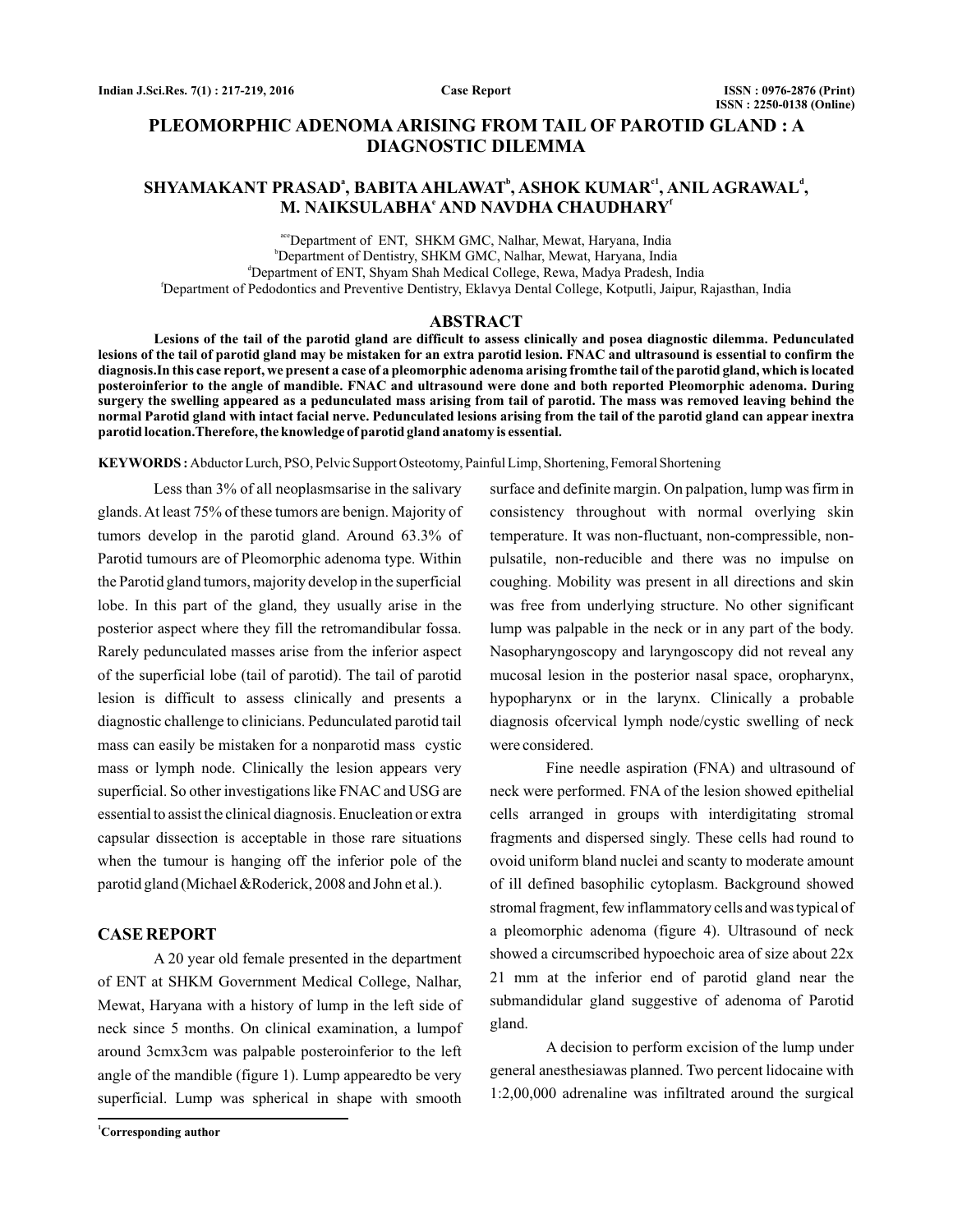#### **PRASAD ET AL. : PLEOMORPHIC ADENOMA ARISING FROM TAIL OF PAROTID GLAND...**



Figure 1 : Massposteroinferior to Angle of Mandible Figure 2 : Mass Completely Exposed





**Figure 3 : Completely Excised Mass**

field. A horizontal skin crease incision was given at the inferior end of swelling.An incision was carried through the fascia and platysma. Subplatysmal dissection was done. Superior and inferior flaps were raised and stay suturesgiven. Dissection was done and the lump was fully exposed (figure 2). Lump was anterior to the sternocleidomastoid muscle and hanging below the tail of the parotid gland. The lump was excised completely (figure 3), taking care not to injure the inferior branches of the facial



**Figure 4 : FNA Smears Reveal Sheets of Epithelial Islands of Epithelial Cells and Abundant Fibromyxoid Stroma**



**Figure 5 : Microsections Reveal Nests and Appearing to be Melting Into the Stroma. Foci Ofcartilages are Also Present**